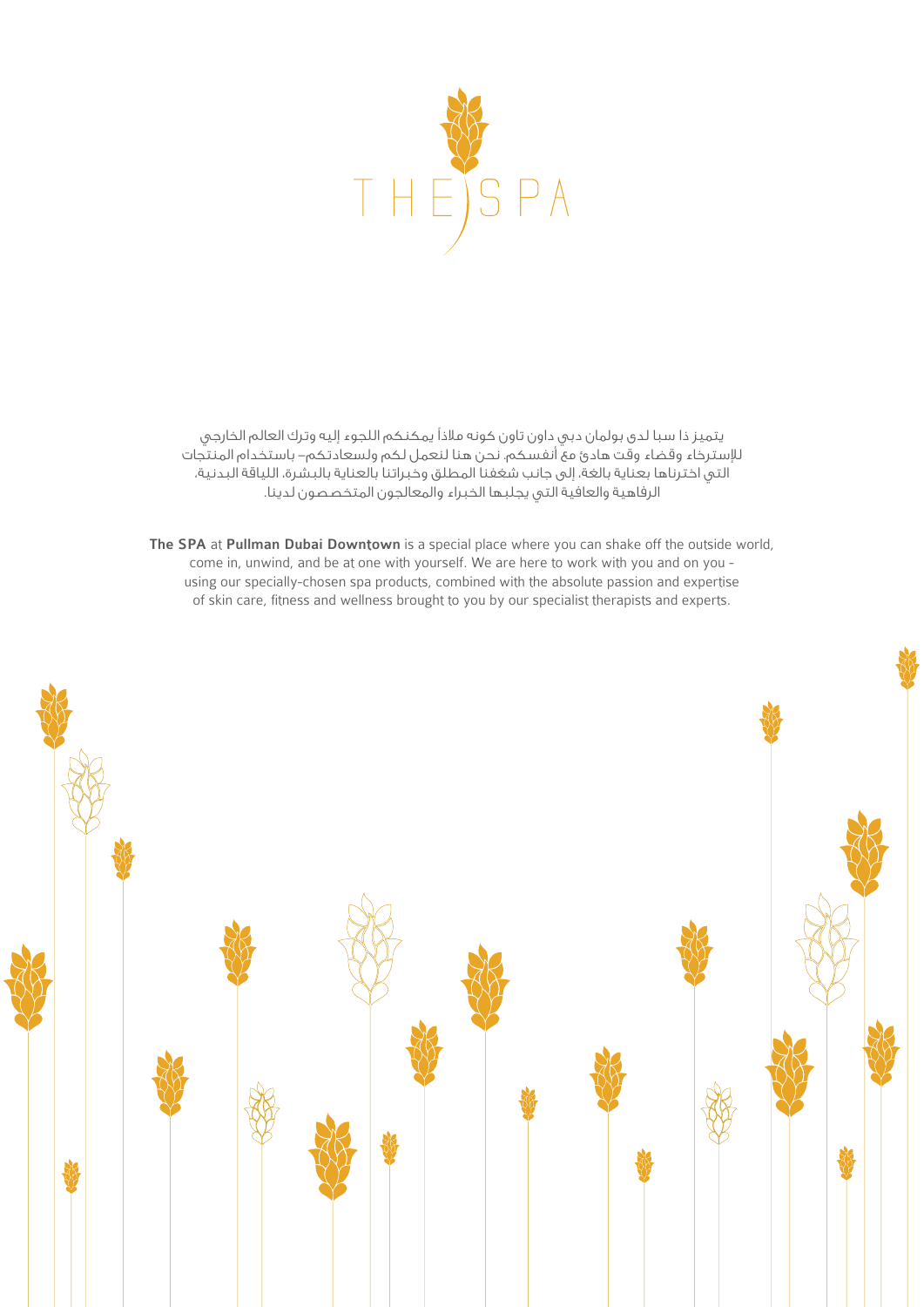# MASSAGES

Traditional body massages designed to relax, refresh and revive the senses, whilst improving wellbeing.

## EUROPEAN MASSAGE

The combination of five different massage strokes medium pressure massage stimulates the nervous system, provides relief of muscle tension and improves circulation.

60 minutes | 450 • 90 minutes | AED 540

### PURE RELAXATION MASSAGE

A combination of soothing and relaxing techniques that helps stimulate circulation and relieve tension from tired muscles to create a deep state of tranquility and relaxation.

60 minutes | 450 • 90 minutes | AED 540

### TRADITIONAL BALINESE MASSAGE

A relaxing massage that combines gentle stretches and pressure points to stimulate the flow of blood and energy around the body.

60 minutes | 450 • 90 minutes | AED 540

### ORIENTAL MASSAGE

Our Oriental massage using Argan Oil infused with oriental aromatic oils drawn from Moroccan and Arabian cultures delivers a relaxing and calming massage experience and leaves the skin feeling nourished.

60 minutes | 450 • 90 minutes | AED 540

### AROMA BODY MASSAGE

The Aroma Body Massage promotes relaxation with a sense of true comfort and well being. Choose 'Energising' to awaken the senses: 'Relaxing' to calm and relax; 'Balancing' to strengthen and balance the body.

60 minutes | 450 • 90 minutes | AED 540

### جلسات التدليك

يأخذكم تدليك الجسم التقليدي في رحلة من الدالل والرفاهية، مصممة لمنحكم الشعور باإلسترخاء، وإنعاش حواسك.

# التدليك الأوروبي

مزيج من مختلف أنواع ضربات التدليك، والتي تتطبق بطرق مختلفة على كل جزء من أجزاء الجسم. يحفز الضغط المتوسط الجهاز العصبي، مما يرخي العضالت، ويحسن الدورة الدموية.

60 دقيقة | 450 درهم • 90 دقيقة | 540 درهم

# تدليك اإلسترخاء العميق

رحلة ممتعة عبر تقنيات حركية تبعث على الهدوء واإلسترخاء. فتساعد على تحفيز الدورة الدموية، والتخفيف من آالم وشد العضالت، مما يخلق حالة عميقة من اإلسترخاء وصفاء الذهن.

60 دقيقة | 450 درهم • 90 دقيقة | 540 درهم

# تدليك بالي التقليدي

يشمل التدليك على مد الجلد بنعومة نقاط الضغط، مما يحفز تدفق الدورة الدموية والطاقة حول الجسم.

60 دقيقة | 450 درهم • 90 دقيقة | 540 درهم

# التدليك الشرقي

أدخل لعالم من السكينة واالسترخاء من خالل هذا التدليك المستوحى من الثقافة المغاربية و العربية و دلل بشرتك بالمزيج الفاخرمن زيت األرجان و الزيوت العطرية الشرقية.

60 دقيقة | 450 درهم • 90 دقيقة | 540 درهم

# التدليك العطري للجسم

يعزز التدليك العطري للجسم شعوراً باإلسترخاء، الراحة، والرفاهية. سيبعث هذا التدليك في أنفسكم شعوراً ً مفعما بالراحة والحياة. كما يمكنكم اإلختيار مما يلي ليالئم التدليك إحتياجاتكم الخاصة: إعادة الطاقة إليقاظ الحواس، اإلسترخاء لبعث الهدوء والراحة، أو تعزيز موازنة الجسد.

60 دقيقة | 450 درهم • 90 دقيقة | 540 درهم

تشمل ٧٪ رسوم البلدية و ٧٪ رسوم الخدمة و ٥٪ ضريبة القيمة المضافة . Inclusive of 7% municipality fees, 10% service charge and 5% VAT



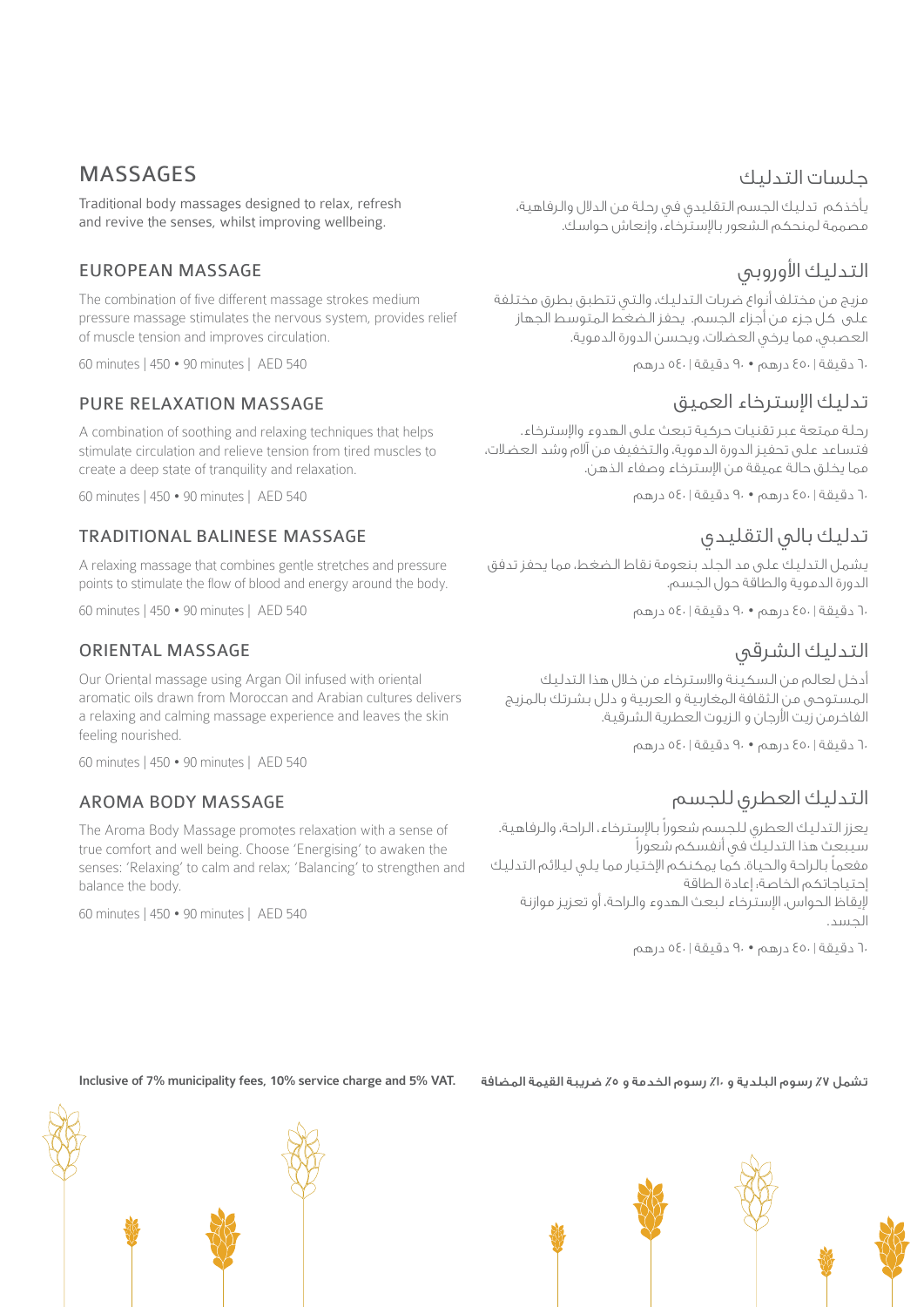### DEEP TISSUE MASSAGE

Targets the large muscle groups of the body to improve blood flow and release toxins in tired, overworked muscles.

60 minutes | 475 • 90 minutes | AED 570

### HOT STONE MASSAGE

Warmed stones are placed in key locations on the body. The therapist incorporates a customized massage with the warm stones to help melt away tension, ease muscle stiffness, increase circulation, and promote deep relaxation.

60 minutes | 475 • 90 minutes | AED 570

### TRADITIONAL THAI MASSAGE

Traditional Thai Massage combines gentle rocking and rhythmic muscle compressions that target pressure points and assisted stretches. It improves the flow of energy in the body, restores balance, and leaves you feeling re-energized.

60 minutes | 475 • 90 minutes | AED 570

### NOURISHING CANDLE MASSAGE

A relaxing fusion Aromatherapy and Balinese techniques using a warm wax candle made of the unique. Argan Oil and Shea butter to leave your body totally relaxed and your skin fully nourished.

60 minutes | 475 • 90 minutes | AED 570

## RELAXING ORIENTAL FOOT MASSAGE

A wonderfully relaxing massage that focuses on the feet and ankles. Helps to release stress, stimulate circulation, and re-energise the body.

30 minutes | AED 315 • 60 minutes | AED 425

### DE-STRESS BACK RELIEF MASSAGE

The perfect treatment to ease any muscle tension in the back, neck and shoulders.

30 minutes | AED 315

# تدليك لألنسجة العميقة

يركز هذا التدليك على مجموعات العضالت الكبيرة في الجسم لتحسين تدفق الدورة الدموية، و طرح السموم من العضالت المرهقة.

60 دقيقة | 475 درهم • 90 دقيقة | 570 درهم

## التدليك بالأحجار الساخنة

توضع األحجار الساخنة على مناطق معينة من الجسم و يقوم المعالج بتدليك حسب الطلب لمساعدة في إزلة التوتر، تخفف تصلب العضالت، زيادة الدورة الدموية، وتعزيز االسترخاء العميق.

60 دقيقة | 475 درهم • 90 دقيقة | 570 درهم

# التدليك التايالندي التقليدي

التدليك التايالندي التقليدي يجمع بين هزاز لطيف والضغط اإليقاعي العضالت التي تستهدف نقاط الضغط ومد الغضل مساعد . فإنه يحسن تدفق الطاقة في الجسم، يعيد التوازن، ويترك لك الشعور بإعادة النشاط .

60 دقيقة | 475 درهم • 90 دقيقة | 570 درهم

# التدليك بالشمع

مزيج بين تقنيات التدليك البالينية والمعالجة بالخالصات العطرية باستخدام الشمع الدافء المصنوع من زيت األرجان و

زبدة الشايا لينعم جسمك باالسترخاء وبشرتك بالتغذية الكاملة.

دقيقة | 475 درهم • 90 دقيقة | 570 درهم

# تدليك القدم الشرقي الباعث على االسترخاء

يتميز هذا التدليك المفعم باالسترخاء الجميل بالتركيز على مناطق القدمين والكاحلين. كما يساعد التدليك على التخلص من التوتر، ويحفز الدورة الدموية، وإعادة تنشيط الجسد.

30 دقيقة | 315 درهم • 60 دقيقة | 425 درهم

# تدليك الظهر لتخفيف التوتر

العالج المثالي للتخفيف من أي إجهاد لعضالت الظهر، الرقبة، والكتفين.

30 دقيقة | 315 درهم

#### تشمل ٧٪ رسوم البلدية و ٧٪ رسوم الخدمة و ٥٪ ضريبة القيمة المضافة . Inclusive of 7% municipality fees, 10% service charge and 5% VAT



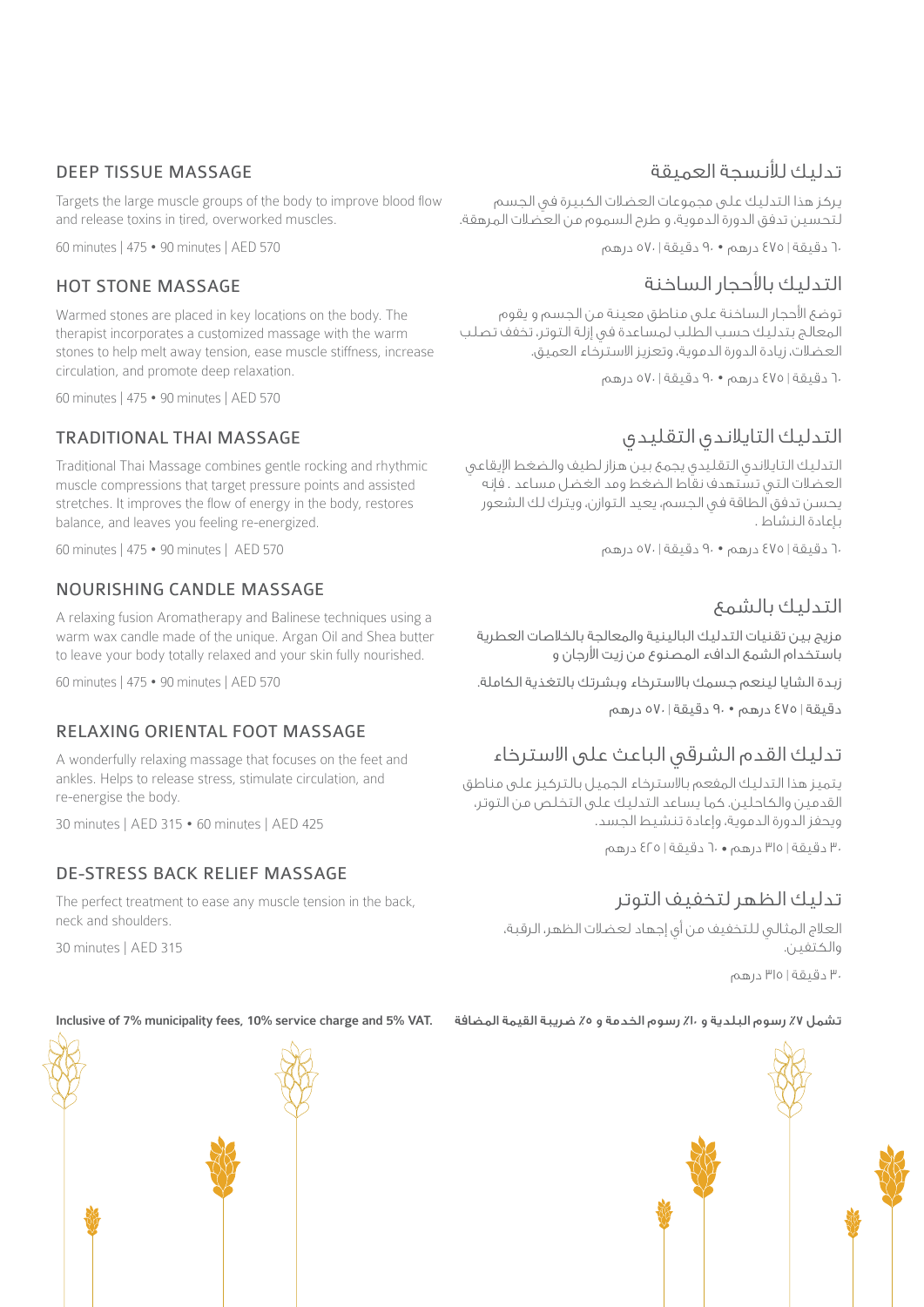# BODY TREATMENTS

Beauty that goes deeper than the skin, as these rejuvenating body treatments will help you discover.

### RELAXING BODY SCRUB

A choice of a coffee, chocolate or sugar body scrub helps to remove dead cells and refine the skin. Followed by a Shea butter massage application that gradually fades away discoloration and effectively firms the skin.

45 minutes | AED 345

### ORIENTAL BODY RITUAL

A luxury exfoliation using a choice of organic sea salt or sugar scrub, and Argan Oil infused with Arabian fragrance, followed by a relaxing massage using a choice of chocolate balm, Shea butter or Natus body cream caramel and relaxing scalp massage with rich Argan and Rosemary hair serum.

90 minutes | AED 570

#### BALANCING CASHMERE WOOD AND HOT STONE BODY TREATMENT

A balancing body care series with a warm, woody scent that relaxes you in a sense of well-being. Promotes the skin's smoothness and suppleness, and protects it intensively by strengthening its defensive functions, thus keeping premature aging and environmental stress at bay. The treatment consists of four complementing elements: Welcome Ritual; Sea Salt Peeling: Cashmere Body Cream and Hot Stone Massage.

120 minutes | AED 675

## معالجات الجسم

نعمل هذه المعالجات على تجديد الجسد لتكتشفوا جمالا عميقا يتخطى البشرة الخارجية.

# التقشير الجسم من ناتوس

هذا الفرك باستخدام مقشرك المفضلمن القهوة او الشوكوال أو السكر يساعد على ازالة الخاليا الميتة و تنشيط قدرة الجسم على التخلص من الدهون يليه تدليك بزبدة الشيا التي تعمل على تحسين ملمس البشرة وتغذيتها.

45 دقيقة | 345 درهم

# طقوس ناتوس الشرقي

أعيد لبشرتك رونقها من خالل تقشير لكامل الجسم بمزيج مثالي من ملح البحر و زيت األرجان العسل والسكر او الكاكو الضفاء شعور بالنظافة و االنتعاش و االستعداد لتدليك فاخر لكامل الجسم و فروة الرأس بكريم ناتوس الفريد زبدة الشايا او مرهم الشوكوال و سيروم الشعر باألرجان و اكليل الجبل.

.<br>9<sub>۰</sub> دقيقة | ٥٧٠ درهم

# معالجة الخشب الكشميري واألحجار الساخنة لتوازن الجسم

تخلق هذه المجموعة للعناية بالجسم التوازن من خالل معالجة مفعمة بالعطر الخشبي الدافئ ليمألكم شعور بالدالل والعافية. تعزز نعومة البشرة وليونتها، كما تحميها عن طريق تعزيز وظائفها الدفاعية، لتبعد عنكم عوامل تقدم السن واإلجهاد. تتضمن المعالجة على أربعة أجزاء: الطقوس الترحيبية، التقشير بملح البحر، لف الجسم ً بلفائف الكشمير، وختاما تدليك األحجار الساخنة

120 دقيقة | 675 درهم

تشمل ٧٪ رسوم البلدية و ١٠٪ رسوم الخدمة و ٥٪ ضريبة القيمة المضافة . Inclusive of 7% municipality fees, 10% service charge and 5% VAT